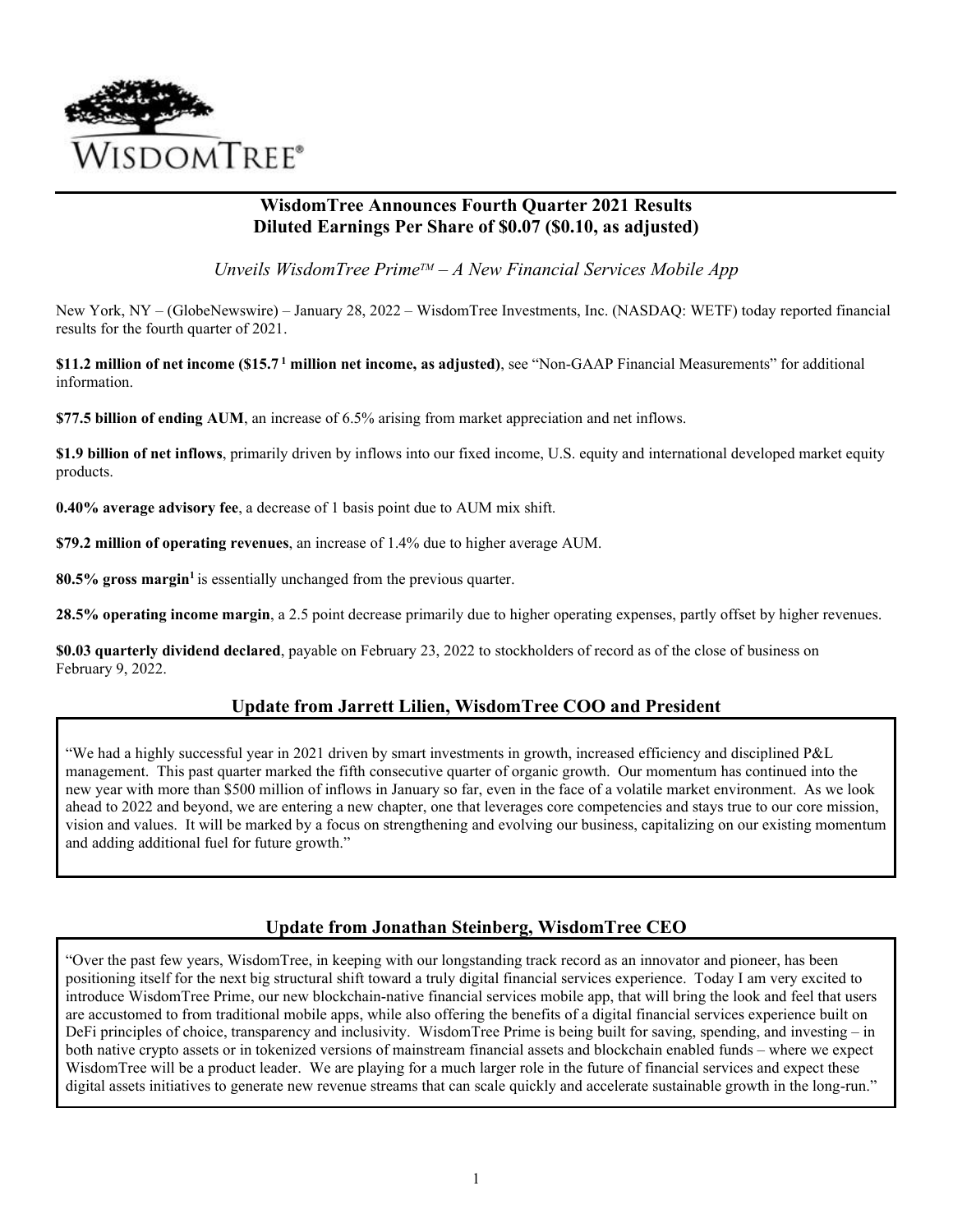## **OPERATING AND FINANCIAL HIGHLIGHTS**

|                                                                                  | <b>Three Months Ended</b> |                      |                   |                     |                         |                      |                  |                      |                |                          |  |  |
|----------------------------------------------------------------------------------|---------------------------|----------------------|-------------------|---------------------|-------------------------|----------------------|------------------|----------------------|----------------|--------------------------|--|--|
|                                                                                  | Dec. 31,<br>2021          |                      | Sept. 30,<br>2021 |                     | <b>June 30,</b><br>2021 |                      | Mar. 31.<br>2021 |                      |                | Dec. 31,<br><b>2020</b>  |  |  |
| <b>Consolidated Operating Highlights (\$ in billions):</b>                       |                           |                      |                   |                     |                         |                      |                  |                      |                |                          |  |  |
|                                                                                  |                           | 77.5                 | \$                | 72.8                | \$.                     | 73.9                 | S.               | 69.5                 | S              | 67.4                     |  |  |
|                                                                                  |                           | 1.9                  | \$                | 0.5                 | \$.                     | 0.9                  | \$.              | 1.3                  | \$             | 0.9                      |  |  |
|                                                                                  |                           | 76.0                 | \$                | 74.6                |                         | 73.6                 | S.               | 69.6                 | \$             | 64.1                     |  |  |
|                                                                                  |                           | 0.40%                |                   | $0.41\%$            |                         | $0.40\%$             |                  | $0.41\%$             |                | 0.40%                    |  |  |
| Consolidated Financial Highlights (\$ in millions, except per<br>share amounts): |                           | 79.2<br>11.2<br>0.07 | \$<br>\$.         | 78.1<br>5.8<br>0.04 | S.<br>\$.<br>S.         | 75.8<br>17.6<br>0.11 | S.<br>S.<br>S.   | 71.3<br>15.1<br>0.09 | S.<br>\$<br>\$ | 65.7<br>(13.5)<br>(0.10) |  |  |
| As Adjusted (Non-GAAP <sup>1</sup> ):                                            |                           | 28.5%                |                   | 31.0%               |                         | 31.3%                |                  | 26.1%                |                | 19.7%                    |  |  |
|                                                                                  |                           | 80.5%                |                   | 80.6%               |                         | 81.0%                |                  | 80.4%                |                | 77.2%                    |  |  |
|                                                                                  |                           | 15.7                 | S.                | 16.3                | <sup>S</sup>            | 16.8                 | <sup>\$</sup>    | 12.5                 | S.             | 9.2                      |  |  |
|                                                                                  |                           | 0.10                 | S                 | 0.10                | S.                      | 0.10                 | \$               | 0.08                 | \$             | 0.06                     |  |  |

### **RECENT BUSINESS DEVELOPMENTS**

#### Company News

- In November 2021, we expanded our global digital assets team, including hiring anti-money laundering veteran John Davidson as Global Head of Financial Crimes. With the recent additions, we now have a dedicated team of professionals across the U.S., U.K., and Ireland focused exclusively on technology, compliance, legal, product, marketing, research and education, related to digital assets, blockchain and decentralized finance.
- In December 2021, we launched the following diversified crypto exposures: RWM WisdomTree Crypto Index in the U.S., and a trio of crypto asset basket ETPs in Europe: WisdomTree Crypto Mega Cap Equal Weight (MEGA), WisdomTree Crypto Market (BLOC) and WisdomTree Crypto Altcoins (WALT); we were named a 2021 Best Places to Work in Money Management by *Pensions & Investments*; and were named 'ETF Provider of the Year' at the 2021 Funds Europe Awards.
- In January 2022, we appointed Harold Singleton III to the Board of Directors.

#### Product News

- In November 2021, the WisdomTree Battery Solutions UCITS ETF (VOLT) won the award for 'Thematic ETF of the Year' by ETF Stream; and we listed the WisdomTree ex-State-Owned Enterprises ESG-screened UCITS ETF (XSOE) on the SIX, the Swiss stock exchange.
- In December 2021, we launched the WisdomTree Artificial Intelligence and Innovation Fund (WTAI) on the CBOE; we completed forward share splits of 2:1 on the WisdomTree U.S. Total Dividend Fund (DTD) and the WisdomTree U.S. LargeCap Dividend Fund (DLN); we launched the WisdomTree Efficient Gold Plus Gold Miners Strategy Fund (GDMN) on the CBOE; we cross-listed the WisdomTree ex-State-Owned Enterprises ESG-screened UCITS ETF (XSOE) on the Mexican Stock Exchange; the WisdomTree Battery Solutions UCITS ETF (VOLT) won the award for 'European Fund Launch of the Year' at the 2021 Funds Europe Awards; we launched the WisdomTree Broad Commodities UCITS ETF (PCOM) on the London Stock Exchange and Börse Xetra; we listed the WisdomTree BioRevolution UCITS ETF (WDNA) on the London Stock Exchange and Börse Xetra; and we worked with Bloomberg and MSCI to develop new ESG screens to the following UCITS ETFs: the WisdomTree EUR Aggregate Bond ESG Enhanced Yield UCITS ETF (YLD) and the WisdomTree EUR Government Bond ESG Enhanced Yield UCITS ETF (GOVE).
- In January 2022, we restructured the WisdomTree U.S. Dividend ex-Financials Fund (DTN) and International Dividend ex-Financials Fund (DOO) into the WisdomTree U.S. AI Enhanced Value Fund (AIVL) and International AI Enhanced Value Fund (AIVI) utilizing the Equity Machine Intelligence (EMI) proprietary model of Voya available on the NYSE; we launched the WisdomTree Broad Commodities UCITS ETF (PCOM) on the Borsa Italiana; and we listed the WisdomTree BioRevolution UCITS ETF (WDNA) on the Borsa Italiana.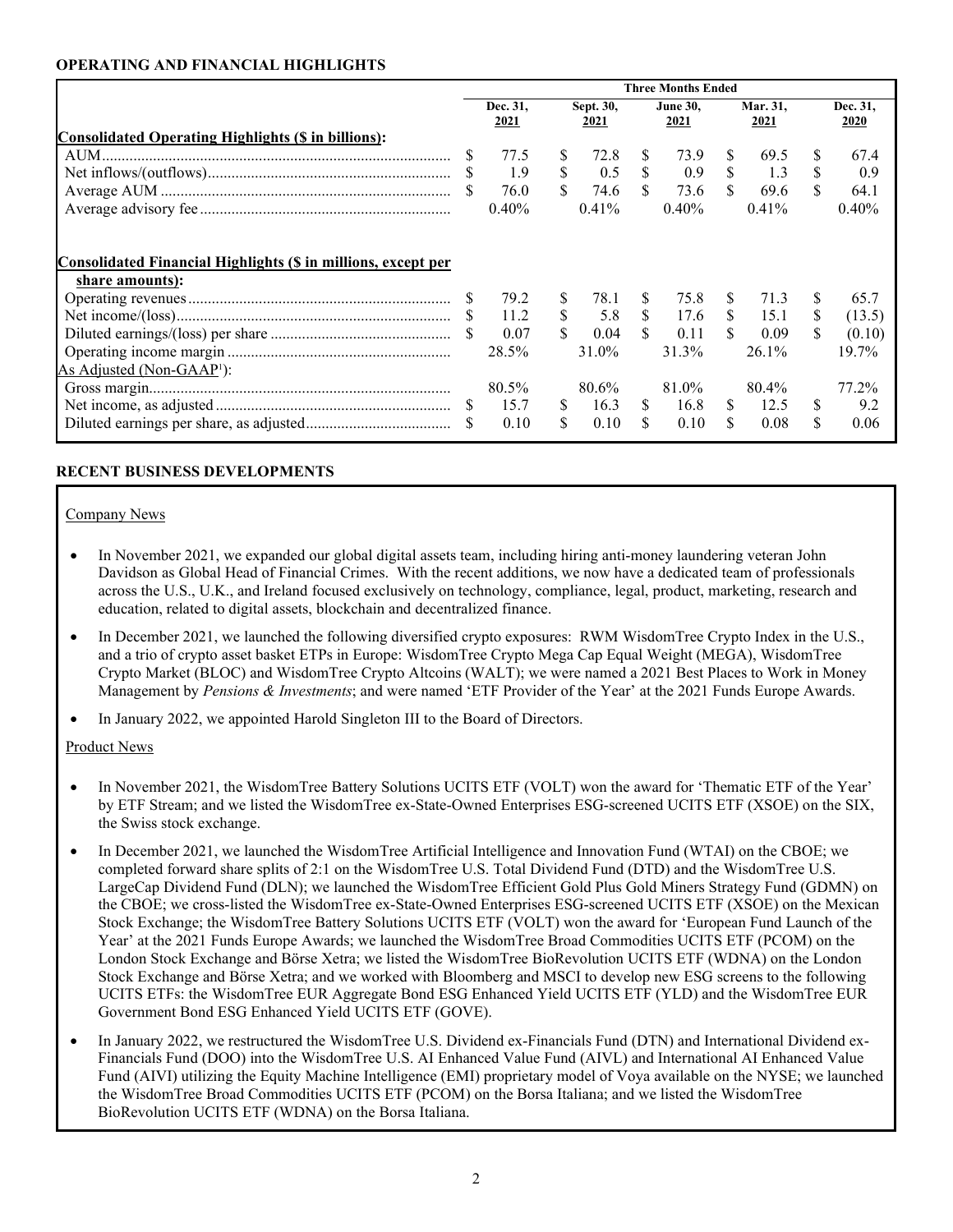### **WISDOMTREE INVESTMENTS, INC. AND SUBSIDIARIES CONSOLIDATED STATEMENTS OF OPERATIONS (in thousands, except per share amounts) (Unaudited)**

|                                      |                  |                   | <b>Three Months Ended</b>     |                  |                               | <b>Years Ended</b> |                  |  |  |  |
|--------------------------------------|------------------|-------------------|-------------------------------|------------------|-------------------------------|--------------------|------------------|--|--|--|
|                                      | Dec. 31,<br>2021 | Sept. 30,<br>2021 | <b>June 30,</b><br>2021       | Mar. 31,<br>2021 | Dec. 31,<br>2020              | Dec. 31,<br>2021   | Dec. 31,<br>2020 |  |  |  |
| <b>Operating Revenues:</b>           |                  |                   |                               |                  |                               |                    |                  |  |  |  |
|                                      | \$77,441         | \$76,400          | \$74,169                      | \$70,042         | \$64,697                      | \$298,052          | \$246,395        |  |  |  |
|                                      | 1,734            | 1,712             | 1,606                         | 1,214            | 954                           | 6,266              | 3,517            |  |  |  |
| Total revenues                       | 79,175           | 78,112            | 75,775                        | 71,256           | 65,651                        | 304,318            | 249,912          |  |  |  |
| <b>Operating Expenses:</b>           |                  |                   |                               |                  |                               |                    |                  |  |  |  |
| Compensation and benefits            | 23,178           | 22,027            | 20,331                        | 22,627           | 20,827                        | 88,163             | 74,675           |  |  |  |
| Fund management and                  |                  |                   |                               |                  |                               |                    |                  |  |  |  |
|                                      | 15,417           | 15,181            | 14,367                        | 13,947           | 14,942                        | 58,912             | 56,728           |  |  |  |
| Marketing and advertising            | 4,565            | 2,925             | 3,594                         | 3,006            | 3,715                         | 14,090             | 11,128           |  |  |  |
| Sales and business development       | 2,668            | 2,935             | 2,159                         | 2,145            | 2,595                         | 9,907              | 10,579           |  |  |  |
| Contractual gold payments            | 4,262            | 4,250             | 4,314                         | 4,270            | 4,449                         | 17,096             | 16,811           |  |  |  |
|                                      | 2,099            | 1,583             | 1,921                         | 2,013            | 1,322                         | 7,616              | 4,902            |  |  |  |
| Occupancy, communications and        |                  |                   |                               |                  |                               |                    |                  |  |  |  |
| Depreciation and                     | 725              | 1,163             | 1,266                         | 1,475            | 1,622                         | 4,629              | 6,427            |  |  |  |
|                                      | 45               | 185               | 256                           | 252              | 261                           | 738                | 1,021            |  |  |  |
| Third-party distribution fees        | 1,830            | 1,873             | 2,130                         | 1,343            | 1,291                         | 7,176              | 5,219            |  |  |  |
| Acquisition and disposition-         |                  |                   |                               |                  |                               |                    |                  |  |  |  |
|                                      |                  |                   |                               |                  |                               |                    | 416              |  |  |  |
|                                      | 1,823            | 1,787             | 1,752                         | 1,571            | 1,720                         | 6,933              | 6,924            |  |  |  |
| Total operating expenses             | 56,612           | 53,909            | 52,090                        | 52,649           | 52,744                        | 215,260            | 194,830          |  |  |  |
|                                      | 22,563           | 24,203            | 23,685                        | 18,607           | 12,907                        | 89,058             | 55,082           |  |  |  |
| Other Income/(Expenses):             |                  |                   |                               |                  |                               |                    |                  |  |  |  |
|                                      | (3,740)          | (3,729)           | (2,567)                       | (2,296)          | (2,694)                       | (12, 332)          | (9,668)          |  |  |  |
| (Loss)/gain on revaluation of        |                  |                   |                               |                  |                               |                    |                  |  |  |  |
| deferred consideration - gold        |                  |                   |                               |                  |                               |                    |                  |  |  |  |
|                                      | (3,048)          | 1,737             | 497                           | 2,832            | (22, 385)                     | 2,018              | (56, 821)        |  |  |  |
|                                      | 864              | 689               | 225                           | 231              | 351                           | 2,009              | 744              |  |  |  |
|                                      |                  | (15, 853)         | $\overbrace{\phantom{aaaaa}}$ | (303)            | $\overbrace{\phantom{aaaaa}}$ | (16, 156)          | (22, 752)        |  |  |  |
| Loss on extinguishment of debt       |                  |                   |                               |                  |                               |                    | (2,387)          |  |  |  |
| Other losses and gains, net          | (1,368)          | (714)             | 49                            | (5,893)          | 524                           | (7, 926)           | 580              |  |  |  |
| Income/(loss) before income taxes    | 15,271           | 6,333             | 21,889                        | 13,178           | (11,297)                      | 56,671             | (35, 222)        |  |  |  |
| Income tax expense/(benefit)         | 4,084            | 500               | 4,259                         | (1,969)          | 2,200                         | 6,874              | 433              |  |  |  |
|                                      | 11,187<br>S      | \$5,833           | \$17,630                      | \$15,147         | \$(13, 497)                   | 49,797<br>\$       | \$<br>(35,655)   |  |  |  |
| Earnings/(loss) per share - basic    | $0.07^{3}$<br>\$ | 0.04<br>\$        | $0.11^3\,$<br>S,              | $0.09^{3}$<br>\$ | $($0.10)^3$                   | \$<br>$0.31^{3}$   | $($0.25)^3$      |  |  |  |
| Earnings/(loss) per share – diluted  | 0.07<br>\$       | \$<br>0.04        | \$<br>0.11                    | \$<br>0.09       | $($0.10)^3$                   | \$<br>0.31         | $($0.25)^3$      |  |  |  |
| Weighted average common shares -     |                  |                   |                               |                  |                               |                    |                  |  |  |  |
|                                      | 142,070          | 142,070           | 145,542                       | 145,649          | 145,096                       | 143,847            | 148,682          |  |  |  |
| Weighted average common shares -     |                  |                   |                               |                  |                               |                    |                  |  |  |  |
|                                      | 159,826          | 159,213           | 164,855                       | 161,831          | 145,096                       | 161,263            | 148,682          |  |  |  |
| As Adjusted (Non-GAAP <sup>1</sup> ) |                  |                   |                               |                  |                               |                    |                  |  |  |  |
| Income before income taxes           | \$19,968         | \$20,991          | \$21,253                      | \$15,583         | \$11,504                      |                    |                  |  |  |  |
|                                      | \$<br>4,232      | \$4,674           | \$4,458                       | 3,079<br>\$      | \$<br>2,281                   |                    |                  |  |  |  |
|                                      | \$15,736         | \$16,317          | \$16,795                      | \$<br>12,504     | \$<br>9,223                   |                    |                  |  |  |  |
| Earnings per share - diluted         | \$<br>0.10       | \$ 0.10           | \$<br>0.10                    | 0.08<br>\$       | 0.06<br>\$                    |                    |                  |  |  |  |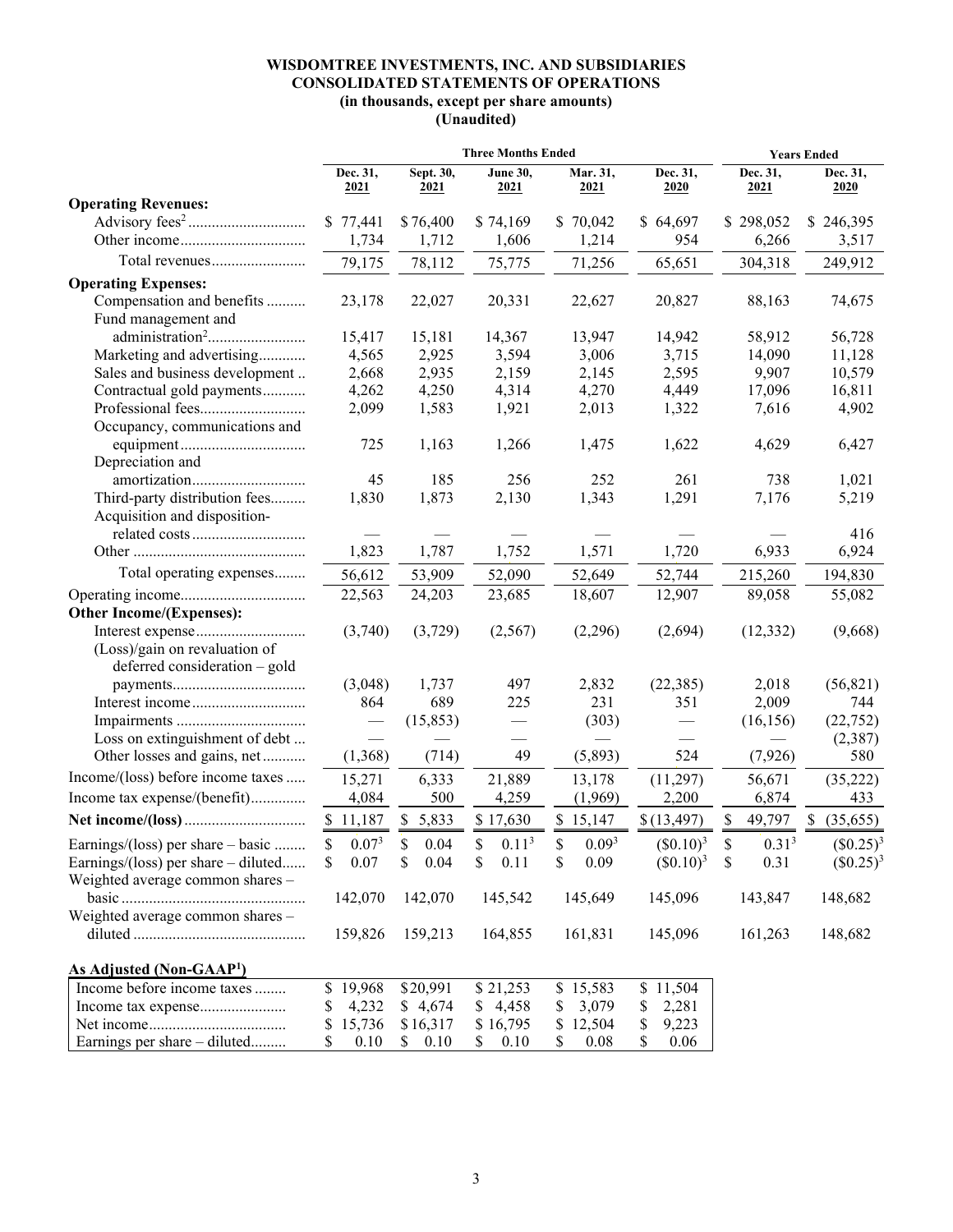## **QUARTERLY HIGHLIGHTS**

#### *Operating Revenues*

- Operating revenues increased 1.4% and 20.6% from the third quarter of 2021 and fourth quarter of 2020, respectively, due to higher average AUM.
- Our average advisory fee was 0.40%, 0.41% and 0.40% during the fourth quarter of 2021, the third quarter of 2021 and the fourth quarter of 2020, respectively.

#### *Operating Expenses*

- Operating expenses increased 5.0% from the third quarter of 2021 primarily due to higher marketing expenses, incentive compensation and headcount and professional fees, partly offset by lower occupancy expense.
- Operating expenses increased 7.3% from the fourth quarter of 2020 primarily due to higher incentive compensation and headcount, marketing expenses, fund management and administration costs, professional fees and third-party distribution fees, partly offset by lower occupancy and depreciation expenses and contractual gold payments.

#### *Other Income/(Expenses)*

- Interest expense was essentially unchanged from the third quarter of 2021. This expense increased 38.8% from the fourth quarter of 2020 due to a higher level of debt outstanding, partly offset by a lower effective interest rate.
- We recognized a non-cash loss on revaluation of deferred consideration of \$3.0 million during the fourth quarter of 2021. The loss was due to higher spot gold prices, partly offset by a flattening of the forward-looking gold curve. The magnitude of any gain or loss recognized is highly correlated to the magnitude of the change in the forward-looking price of gold.
- Interest income increased 25.4% and 146.2% from the third quarter of 2021 and fourth quarter of 2020, respectively, due to an increase in our securities owned.
- Other net losses were \$1.4 million for the fourth quarter of 2021 and were primarily comprised of losses on our securities owned. Gains and losses also generally arise from the sale of gold earned from management fees paid by our physically-backed gold ETPs, foreign exchange fluctuations and other miscellaneous items.

#### *Income Taxes*

- Our effective income tax rate for the fourth quarter of 2021 of 26.7% resulted in income tax expense of \$4.1 million. Our tax rate differs from the federal statutory rate of 21% primarily due to a non-deductible loss on revaluation of deferred consideration and state and local income taxes, partly offset by a lower tax rate on foreign earnings.
- Our adjusted effective income tax rate was  $21.2\%$ <sup>1</sup>.

#### **ANNUAL HIGHLIGHTS**

- Operating revenues increased 21.8% as compared to 2020 due to higher average AUM and a 1 basis point increase in our average advisory fee arising from AUM mix shift.
- Operating expenses increased 10.5% as compared to 2020 primarily due to higher incentive compensation accruals and headcount, marketing expenses, professional fees, third-party distribution fees and fund management and administration costs. These increases were partly offset by lower occupancy expense and contractual gold payments.
- Significant items reported in other income/(expenses) in 2021 include an increase in interest expense of 27.6% due to a higher level of debt outstanding; a non-cash gain on revaluation of deferred consideration of \$2.0 million; an increase in interest income of 170.0% due to an increase in our securities owned; impairment charges of \$16.2 million; a non-cash charge of \$5.2 million arising from the release of tax-related indemnification assets upon the expiration of the statute of limitations (an equal and offsetting benefit was recognized in income tax expense); losses on our securities owned of \$3.8 million; a gain of \$0.8 million related to the remeasurement of contingent consideration payable to us from the sale of our Canadian ETF business; and a gain of \$0.4 million recognized on our investment in Securrency, Inc. Gains and losses also generally arise from the sale of gold earned from management fees paid by our physically-backed gold ETPs, foreign exchange fluctuations and other miscellaneous items.
- Our effective income tax rate for 2021 of 12.1% resulted in income tax expense of \$6.9 million. Our tax rate differs from the federal statutory rate of 21% primarily due to a tax benefit of \$5.2 million recognized in connection with the release of the taxrelated indemnification asset described above and a lower tax rate on foreign earnings. These items were partly offset by tax shortfalls associated with the vesting and exercise of stock-based compensation awards and non-deductible executive compensation.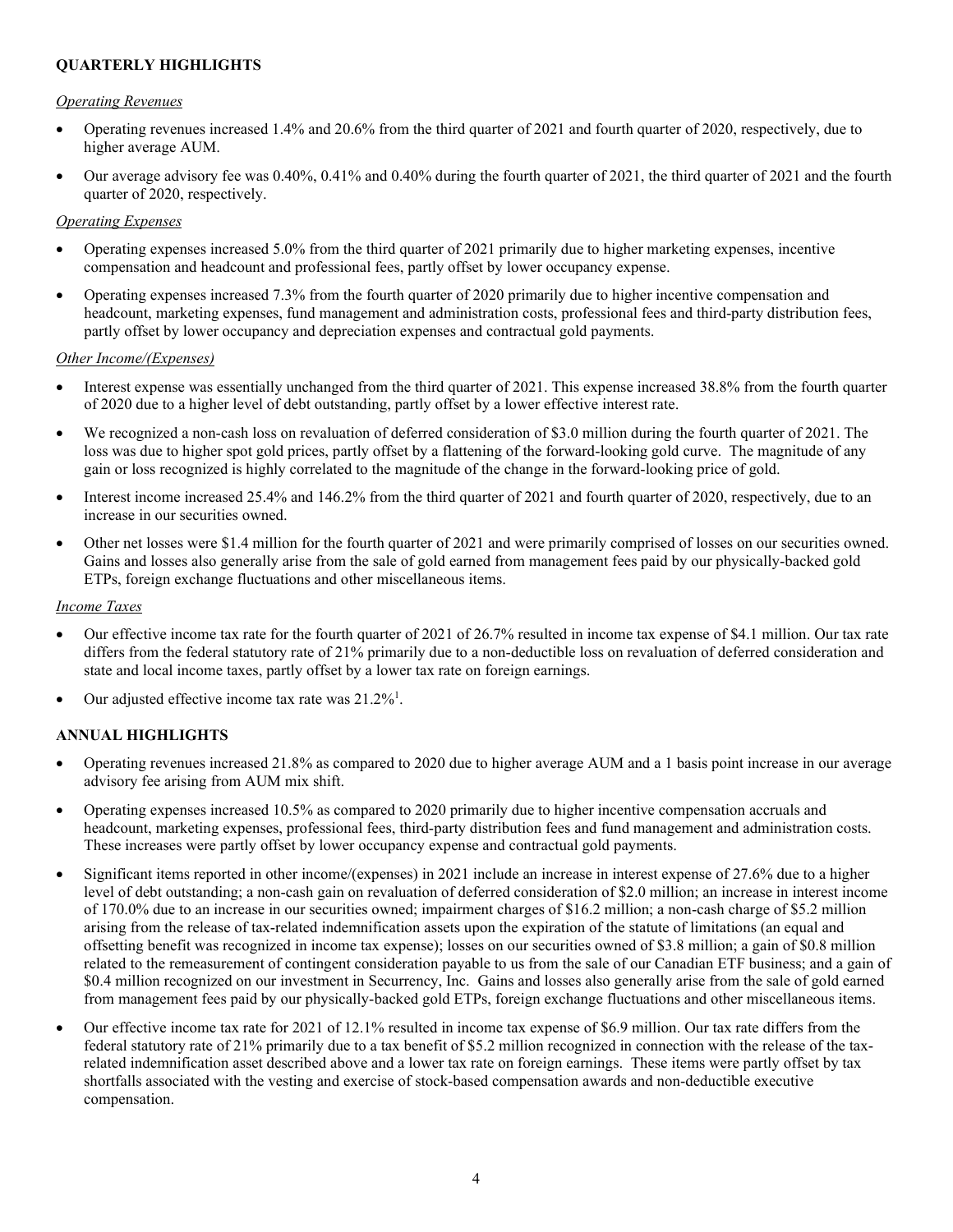## **CONFERENCE CALL**

WisdomTree will discuss its results and operational highlights during a conference call on Friday, January 28, 2022 at 9:00 a.m. ET. The call-in number is (877) 303-7209. Anyone outside the U.S. or Canada should call (970) 315-0420. The slides used during the presentation will be available a[t http://ir.wisdomtree.com.](http://ir.wisdomtree.com/) For those unable to join the conference call at the scheduled time, an audio replay will be available o[n http://ir.wisdomtree.com.](http://ir.wisdomtree.com/)

#### **ABOUT WISDOMTREE**

WisdomTree Investments, Inc., through its subsidiaries in the U.S. and Europe (collectively, "WisdomTree"), is an ETF and ETP sponsor and asset manager headquartered in New York. WisdomTree offers products covering equity, commodity, fixed income, leveraged and inverse, currency, cryptocurrency and alternative strategies. WisdomTree currently has over \$76 billion in assets under management globally.

WisdomTree® is the marketing name for WisdomTree Investments, Inc. and its subsidiaries worldwide.

- <sup>1</sup> See "Non-GAAP Financial Measurements."
- <sup>2</sup> Advisory fees and fund management and administration expenses previously reported for the year ended December 31, 2020 have been voluntarily revised by us due to an immaterial error correction. These line items have been reduced by \$3.8 million with no impact to net income. The reductions represent the netting of expense reimbursements collected on behalf of a third party that were previously reported on a gross basis in our Consolidated Statements of Operations.
- <sup>3</sup> Earnings/(loss) per share ("EPS") is calculated pursuant to the two-class method as it results in a lower EPS amount as compared to the treasury stock method.
- <sup>4</sup> Cash flows from purchasing securities owned, at fair value of (\$36,444) and selling securities owned, at fair value of \$18,703 during the year ended December 31, 2020 that were not acquired specifically for resale or associated with our business activities have been reclassified from operating activities to investing activities to conform to our current presentation in the Consolidated Statements of Cash Flows.

#### **Contact Information:**

**Investor Relations Media Relations** Jeremy Campbell Jessica Zaloom +1.646.522.2602 +1.917.267.3735<br>Jeremy.campbell@wisdomtree.com izaloom@wisdomtree.com [Jeremy.campbell@wisdomtree.com](mailto:Jeremy.campbell@wisdomtree.com)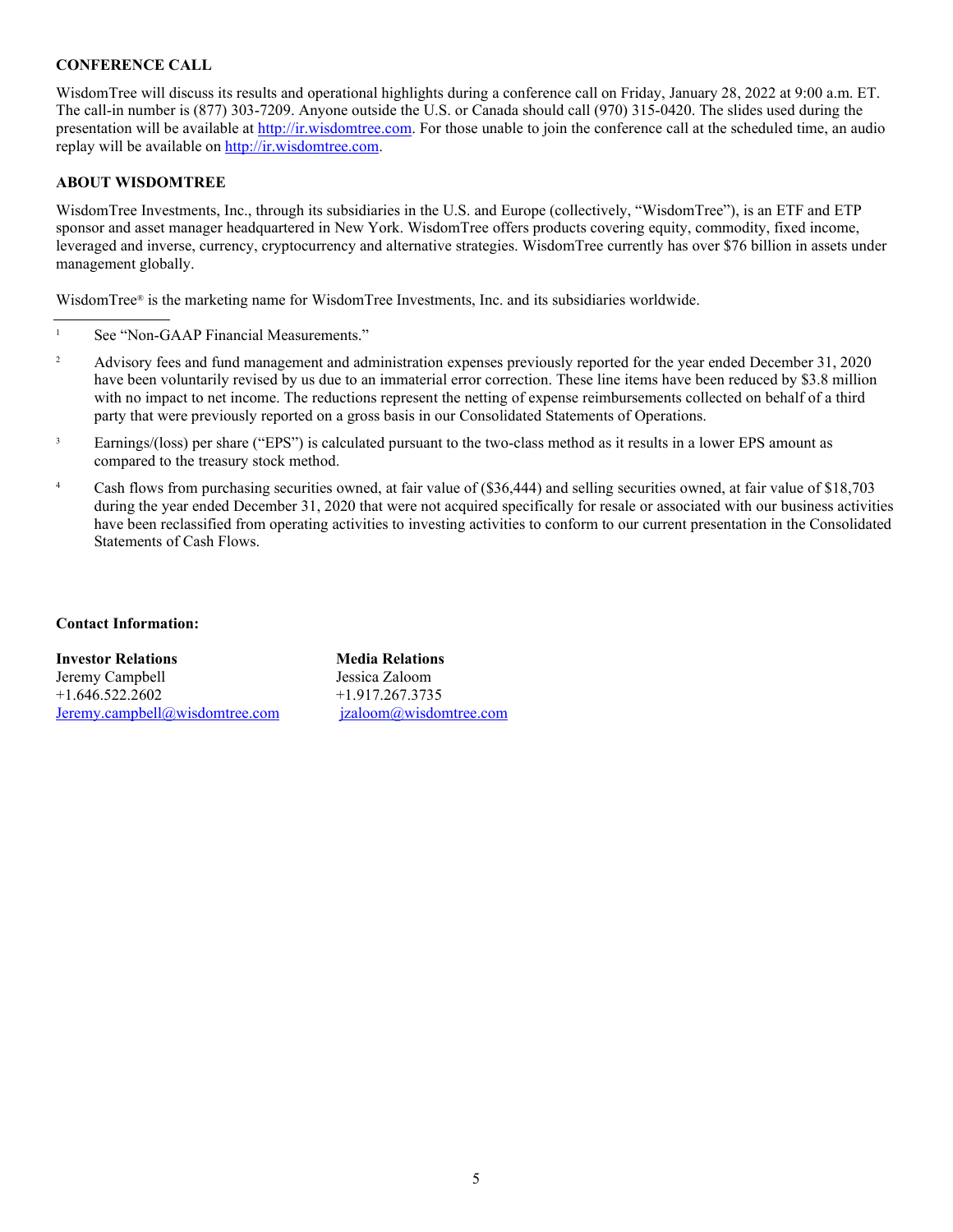## **WisdomTree Investments, Inc. Key Operating Statistics (Unaudited)**

|                                              |                                  |               |                              |    | <b>Three Months Ended</b>       |               |                                |                   |                              |
|----------------------------------------------|----------------------------------|---------------|------------------------------|----|---------------------------------|---------------|--------------------------------|-------------------|------------------------------|
|                                              | Dec. 31,<br>2021                 |               | Sept. 30,<br>2021            |    | <b>June 30,</b><br><u>2021</u>  |               | Mar. 31,<br>2021               |                   | Dec. 31,<br>2020             |
| <b>GLOBAL ETPs (\$ in millions)</b>          | 72,780<br>1,902<br>2,811<br>(15) | \$            | 73,941<br>548<br>(1,709)     | S. | 69,532<br>931<br>3,482<br>(4)   | \$            | 67,383<br>1,279<br>870         | \$                | 60,707<br>881<br>5,795       |
|                                              | 77,478                           | \$            | 72,780                       | \$ | 73,941                          | <sup>\$</sup> | 69,532                         | \$                | 67,383                       |
|                                              | 75,990<br>0.40%<br>92<br>329     | \$            | 74,556<br>0.41%<br>92<br>322 | \$ | 73,621<br>0.40%<br>91<br>318    |               | \$69,575<br>0.41%<br>90<br>313 | \$                | 64,053<br>0.40%<br>92<br>309 |
| <b>U.S. LISTED ETFs (\$ in millions)</b>     |                                  |               |                              |    |                                 |               |                                |                   |                              |
|                                              | 44,742<br>1,865<br>1,618<br>(15) | \$            | 45,129<br>612<br>(999)       | S  | 42,163<br>1,130<br>1,836        | \$            | 38,517<br>1,343<br>2,303       | S                 | 33,310<br>919<br>4,288       |
|                                              | 48,210                           | \$            | 44,742                       | \$ | 45,129                          | $\mathbb{S}$  | 42,163                         | \$                | 38,517                       |
|                                              | 46,943<br>75                     | \$            | 45,509<br>73                 | \$ | 44,183<br>73                    | \$            | 40,706<br>68                   | \$                | 35,926<br>67                 |
| <b>EUROPEAN LISTED ETPs (\$ in millions)</b> |                                  |               |                              |    |                                 |               |                                |                   |                              |
|                                              | 28,038<br>37<br>1,193            | \$            | 28,812<br>(64)<br>(710)      | \$ | 27,369<br>(199)<br>1,646<br>(4) | \$            | 28,866<br>(64)<br>(1, 433)     | S                 | 27,397<br>(38)<br>1,507      |
|                                              | 29,268                           | $\frac{1}{2}$ | 28,038                       | \$ | 28,812                          | \$            | 27,369                         | \$                | 28,866                       |
|                                              | 29,047<br>254                    | \$            | 29,047<br>249                | \$ | 29,438<br>245                   | \$            | 28,869<br>245                  | \$                | 28,127<br>242                |
| <b>PRODUCT CATEGORIES (\$ in millions)</b>   |                                  |               |                              |    |                                 |               |                                |                   |                              |
| <b>Commodity &amp; Currency</b>              | 23,826<br>(251)<br>1,023         | \$            | 24,772<br>(249)<br>(697)     | \$ | 23,657<br>(318)<br>1,433        | \$            | 25,880<br>(660)<br>(1, 563)    | \$                | 25,177<br>(296)<br>999       |
|                                              | 24,598                           | \$            | 23,826                       |    | 24,772                          | \$            | 23,657                         | S                 | 25,880                       |
|                                              | 24,422                           | \$            | 24,853                       | \$ | 25,549                          | \$            | 25,289                         | \$                | 25,596                       |
| <b>U.S. Equity</b>                           | 21,383<br>783<br>1,694           | \$            | 21,285<br>351<br>(253)       | \$ | 20,018<br>190<br>1,077          | \$            | 18,367<br>218<br>1,433         | \$                | 15,612<br>395<br>2,360       |
|                                              | 23,860                           | \$            | 21,383                       | \$ | 21,285                          | $\mathbb{S}$  | 20,018                         | \$                | 18,367                       |
|                                              | 22,963                           | \$            | 21,794                       | \$ | 20,982                          | \$            | 19,320                         | \$                | 17,070                       |
| <b>International Developed Market Equity</b> | 11,178<br>440<br>276             | \$            | 10,790<br>404<br>(16)        | \$ | 9,988<br>399<br>403             | \$            | 9,406<br>17<br>565             | \$                | 8,618<br>(191)<br>979        |
|                                              | 11,894                           | \$            | 11,178                       | \$ | 10,790                          | \$            | 9,988                          | $\boldsymbol{\S}$ | 9,406                        |
|                                              | 11,523                           | \$            | 11,144                       | \$ | 10,524                          | \$            | 9,790                          | \$                | 8,927                        |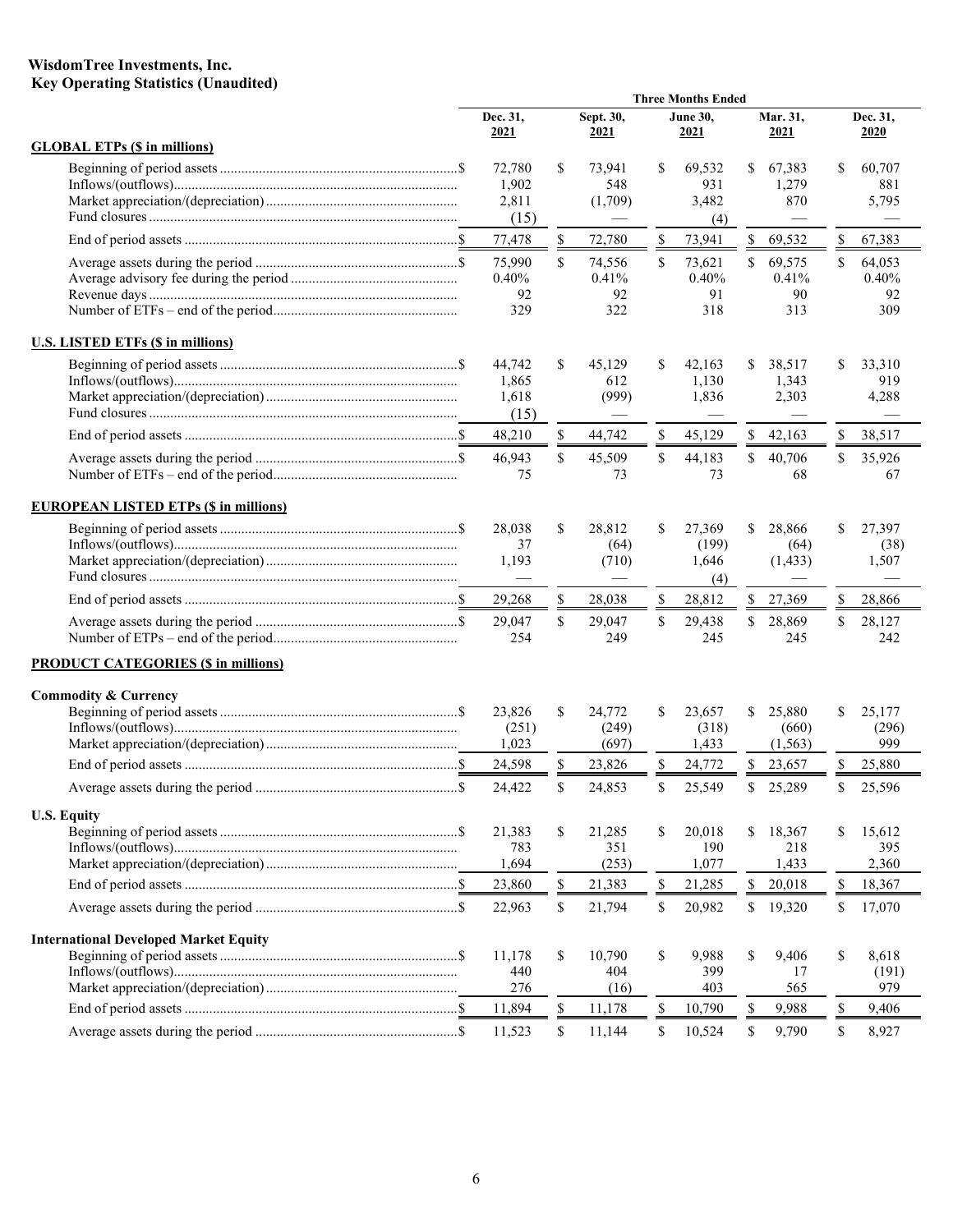|                               |                  |                          |    | <b>Three Months Ended</b>      |               |                  |                           |                  |
|-------------------------------|------------------|--------------------------|----|--------------------------------|---------------|------------------|---------------------------|------------------|
|                               | Dec. 31,<br>2021 | Sept. 30,<br><u>2021</u> |    | <b>June 30,</b><br><u>2021</u> |               | Mar. 31,<br>2021 |                           | Dec. 31,<br>2020 |
| <b>Emerging Market Equity</b> |                  |                          |    |                                |               |                  |                           |                  |
|                               | 10,666<br>(3)    | \$<br>11,519<br>(149)    | S. | 10,477<br>531                  | \$.           | 8,539<br>1,662   | \$                        | 5,979<br>1,399   |
|                               | (288)            | (704)                    |    | 511                            |               | 276              |                           | 1,161            |
|                               | 10,375           | \$<br>10,666             | \$ | 11,519                         |               | \$10,477         | \$                        | 8,539            |
|                               | 10,550           | \$<br>11,038             | \$ | 11,012                         | \$            | 9,875            | \$                        | 7,250            |
| <b>Fixed Income</b>           |                  |                          |    |                                |               |                  |                           |                  |
|                               | 3,529            | \$<br>3,440              | \$ | 3,245                          | S             | 3,308            | \$                        | 3,605            |
|                               | 838              | 115                      |    | 168                            |               | 10               |                           | (320)            |
|                               | (11)             | (26)                     |    | 27                             |               | (73)             |                           | 23               |
|                               | 4,356            | \$<br>3,529              | \$ | 3,440                          | \$            | 3,245            | \$                        | 3,308            |
|                               | 4,118            | \$<br>3,502              | \$ | 3,337                          | \$            | 3,236            | \$                        | 3,449            |
| Leveraged & Inverse           |                  |                          |    |                                |               |                  |                           |                  |
|                               | 1,666            | \$<br>1,693              | \$ | 1,521                          | \$            | 1,477            | \$                        | 1,423            |
|                               | 11               | 42                       |    | (2)                            |               | (5)              |                           | (125)            |
|                               | 100              | (69)                     |    | 174                            |               | 49               |                           | 179              |
|                               | 1,777            | \$<br>1,666              | \$ | 1,693                          | \$            | 1,521            | \$                        | 1,477            |
|                               | 1,764            | \$<br>1,717              | \$ | 1,666                          | \$            | 1,556            | \$                        | 1,429            |
| Cryptocurrency                |                  |                          |    |                                |               |                  |                           |                  |
|                               | 295              | \$<br>229                | \$ | 377                            | \$            | 167              | \$                        | 33               |
|                               | 28               | 12                       |    | 8                              |               | 36               |                           | 48               |
|                               | 34               | 54                       |    | (156)                          |               | 174              |                           | 86               |
|                               | 357              | \$<br>295                | \$ | 229                            | \$            | 377              | \$                        | 167              |
|                               | 406              | \$<br>277                | \$ | 300                            | $\mathbb{S}$  | 264              | \$                        | 79               |
| <b>Alternatives</b>           |                  |                          |    |                                |               |                  |                           |                  |
|                               | 222              | \$<br>198                | \$ | 227                            | \$            | 215              | \$                        | 229              |
|                               | 56               | 22                       |    | (39)                           |               |                  |                           | (26)             |
|                               | (17)             | $\overline{2}$           |    | 10                             |               | 12               |                           | 12               |
|                               | 261              | \$<br>222                | \$ | 198                            | \$            | 227              | $\boldsymbol{\mathsf{S}}$ | 215              |
|                               | 229              | \$<br>214                | \$ | 231                            | \$            | 223              | \$                        | 224              |
| <b>Closed ETPs</b>            |                  |                          |    |                                |               |                  |                           |                  |
|                               | 15               | \$<br>15                 | \$ | 22                             | <sup>\$</sup> | 24               | \$                        | 31               |
|                               |                  |                          |    | (6)                            |               | 1                |                           | (3)              |
|                               |                  |                          |    | 3                              |               | (3)              |                           | (4)              |
|                               | (15)             |                          |    | (4)                            |               |                  |                           |                  |
|                               |                  | 15                       | \$ | 15                             | $\frac{1}{2}$ | 22               | $\boldsymbol{\mathsf{S}}$ | 24               |
|                               | 15               | \$<br>17                 | \$ | $20\,$                         | \$            | 22               | \$                        | 29               |
|                               | 241              | 235                      |    | 227                            |               | 227              |                           | 217              |

Note: Previously issued statistics may be restated due to fund closures and trade adjustments Source: WisdomTree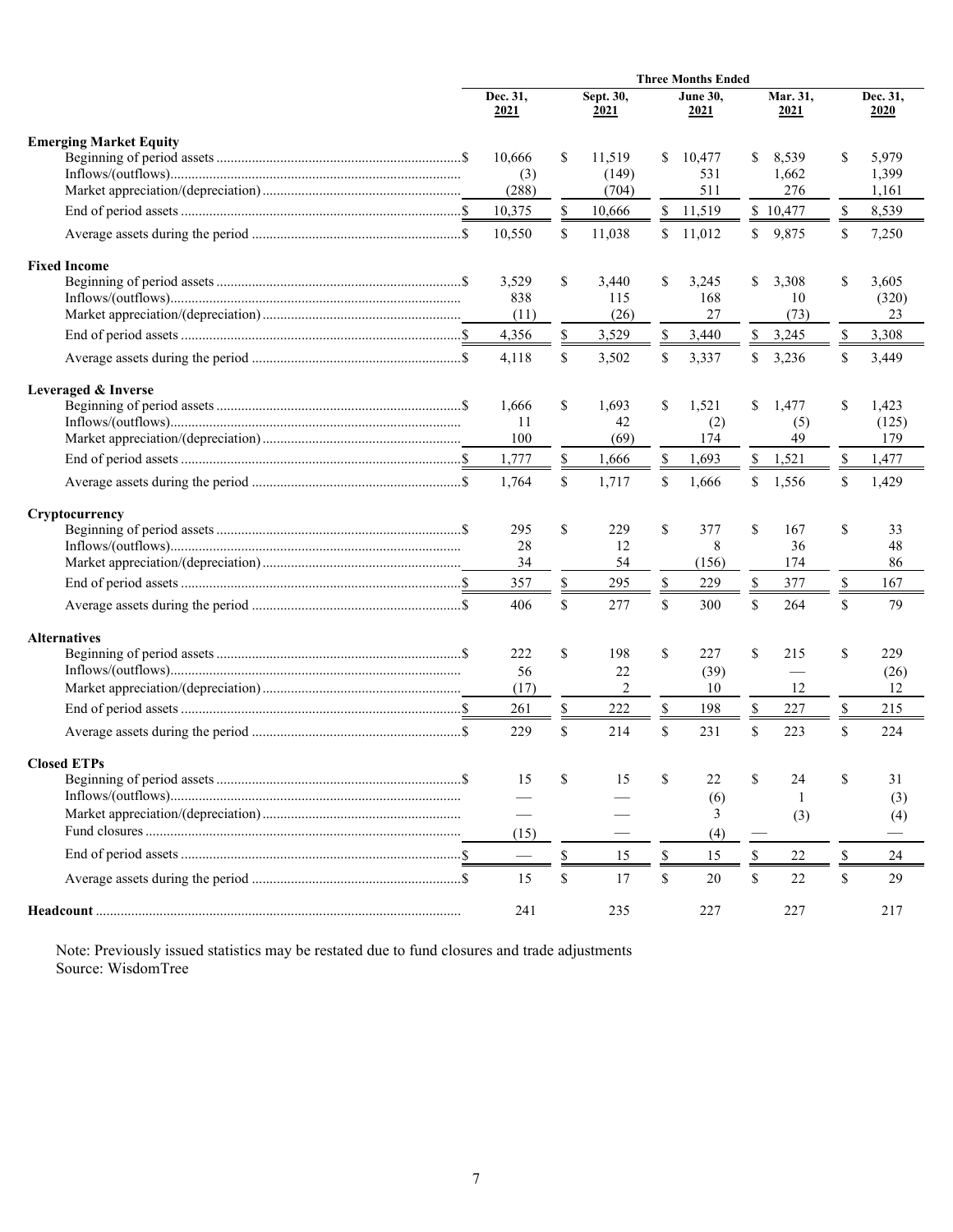## WISDOMTREE INVESTMENTS, INC. AND SUBSIDIARIES **CONSOLIDATED BALANCE SHEETS** (in thousands, except per share amounts)

|                                                                                                |    | Dec. 31,<br>2021<br>(Unaudited) |               | Dec. 31,<br>2020 |  |
|------------------------------------------------------------------------------------------------|----|---------------------------------|---------------|------------------|--|
| <b>ASSETS</b>                                                                                  |    |                                 |               |                  |  |
| Current assets:                                                                                |    |                                 |               |                  |  |
|                                                                                                |    | 140,709                         | \$            | 73,425           |  |
|                                                                                                |    | 127,166                         |               | 34,895           |  |
|                                                                                                |    | 31,864                          |               | 29,455           |  |
|                                                                                                |    |                                 |               |                  |  |
|                                                                                                |    | 3,952                           |               | 3,827            |  |
|                                                                                                |    | 276                             |               | 259              |  |
|                                                                                                |    | 303,967                         |               | 141,861          |  |
|                                                                                                |    | 557                             |               | 7,579            |  |
|                                                                                                |    | 308                             |               | 451              |  |
|                                                                                                |    | 8,881                           |               | 8,063            |  |
|                                                                                                |    | 14,238                          |               | 8,112            |  |
|                                                                                                |    | 520                             |               | 16,327           |  |
|                                                                                                |    | 85,856                          |               | 85,856           |  |
|                                                                                                |    | 601,247                         |               | 601,247          |  |
|                                                                                                |    | 361                             |               | 180              |  |
|                                                                                                |    | 1,015,935                       | \$            | 869,676          |  |
| <b>LIABILITIES AND STOCKHOLDERS' EQUITY</b><br><b>LIABILITIES</b><br>Current liabilities:      |    | 20,661                          | <sup>\$</sup> | 19,564           |  |
|                                                                                                |    |                                 |               |                  |  |
|                                                                                                |    | 32,782<br>16,739                |               | 22,803<br>17,374 |  |
|                                                                                                |    | 209                             |               | 3,135            |  |
|                                                                                                |    | 3,979                           |               | 916              |  |
|                                                                                                |    | 9,297                           |               | 10,207           |  |
|                                                                                                |    | 83,667                          |               | 73,999           |  |
|                                                                                                |    | 318,624                         |               | 166,646          |  |
|                                                                                                |    | 211,323                         |               | 212,763          |  |
|                                                                                                |    | 328                             |               | 17,434           |  |
|                                                                                                | -S | 613,942                         |               | 470,842          |  |
| Preferred stock - Series A Non-Voting Convertible, par value \$0.01; 14.750 shares authorized, |    |                                 |               |                  |  |
|                                                                                                |    | 132,569                         |               | 132,569          |  |
| <b>STOCKHOLDERS' EQUITY</b>                                                                    |    |                                 |               |                  |  |
| Common stock, par value \$0.01; 250,000 shares authorized:                                     |    |                                 |               |                  |  |
| Issued and outstanding: 145,107 and 148,716 at December 31, 2021 and December 31, 2020,        |    | 1,451                           |               | 1,487            |  |
|                                                                                                |    | 289,736                         |               | 317,075          |  |
|                                                                                                |    | 682                             |               | 1,102            |  |
|                                                                                                |    | (22, 445)                       |               | (53, 399)        |  |
|                                                                                                |    | 269,424                         |               | 266,265          |  |
|                                                                                                |    | 1,015,935                       | S             | 869,676          |  |
|                                                                                                |    |                                 |               |                  |  |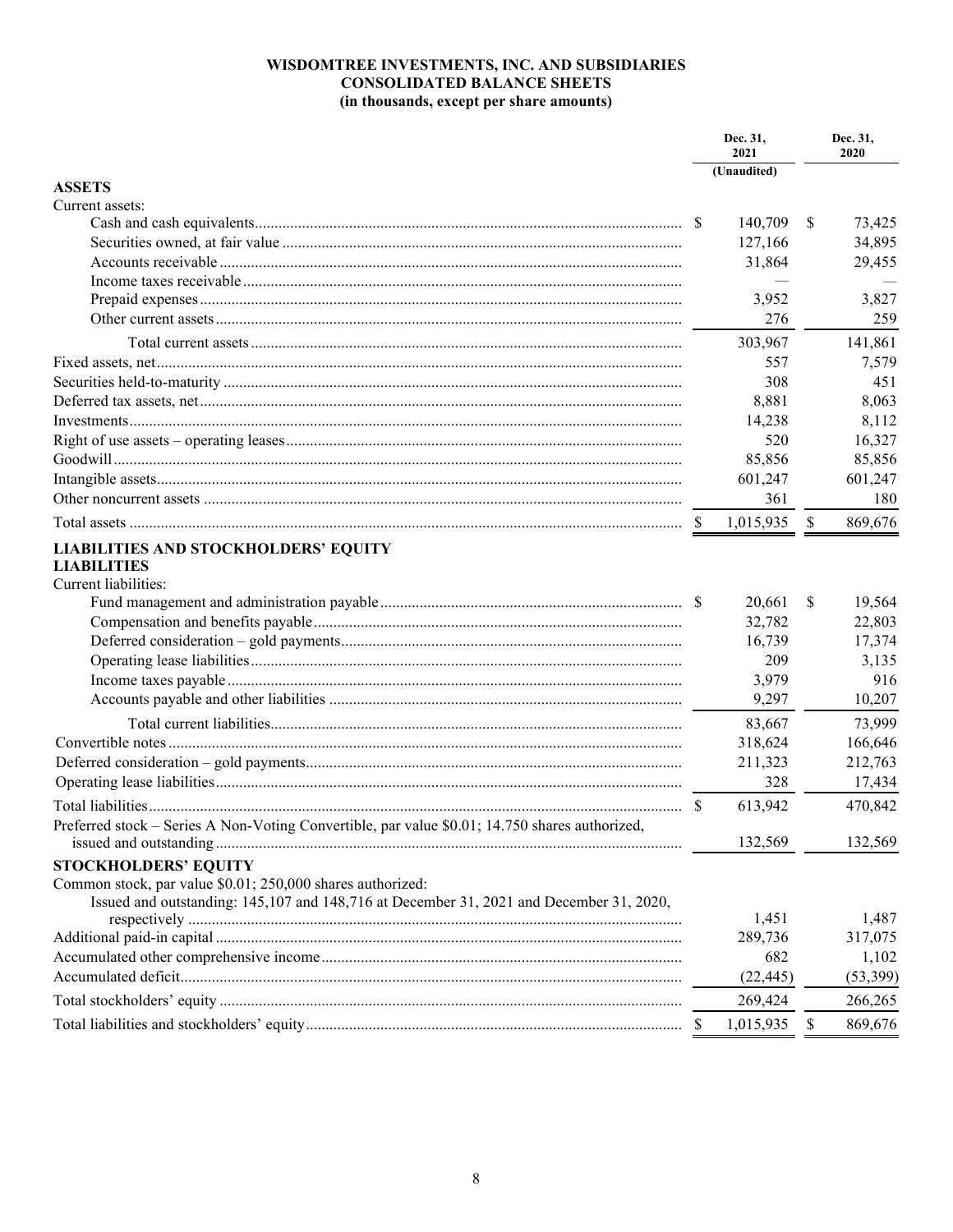### **WISDOMTREE INVESTMENTS, INC. AND SUBSIDIARIES CONSOLIDATED STATEMENTS OF CASH FLOWS (in thousands) (Unaudited)**

|                                                                                                     |    | <b>Years Ended</b>       |    |           |
|-----------------------------------------------------------------------------------------------------|----|--------------------------|----|-----------|
|                                                                                                     |    | Dec. 31,                 |    | Dec. 31,  |
|                                                                                                     |    | 2021                     |    | $2020^4$  |
| Cash flows from operating activities:                                                               |    |                          |    |           |
|                                                                                                     | S  | 49,797                   | S  | (35,655)  |
| Adjustments to reconcile net income/(loss) to net cash provided by operating activities:            |    |                          |    |           |
|                                                                                                     |    | (74,970)                 |    | (62, 416) |
|                                                                                                     |    | 17,096                   |    | 16,811    |
|                                                                                                     |    | 16,156                   |    | 22,752    |
|                                                                                                     |    | 9,998                    |    | 11,706    |
|                                                                                                     |    | 3,781                    |    |           |
|                                                                                                     |    | 2,187                    |    | 1,710     |
|                                                                                                     |    | (2,018)                  |    | 56,821    |
|                                                                                                     |    | 1,950                    |    | 3,182     |
|                                                                                                     |    | (787)                    |    | (2,877)   |
|                                                                                                     |    | 738                      |    | 1,021     |
|                                                                                                     |    | 316                      |    | (2,192)   |
|                                                                                                     |    |                          |    | 2,387     |
|                                                                                                     |    |                          |    | 1,328     |
|                                                                                                     |    | (272)                    |    | (990)     |
| Changes in operating assets and liabilities:                                                        |    |                          |    |           |
|                                                                                                     |    | (66)                     |    | (14)      |
|                                                                                                     |    | (3,506)                  |    | (193)     |
|                                                                                                     |    | (139)                    |    | (159)     |
|                                                                                                     |    | 57,417                   |    | 45.087    |
|                                                                                                     |    | (394)                    |    | 107       |
|                                                                                                     |    | 1,348                    |    | (2,264)   |
|                                                                                                     |    | 10,242                   |    | (3,804)   |
|                                                                                                     |    | 3,101                    |    | (2, 441)  |
|                                                                                                     |    | $\overline{\phantom{0}}$ |    | (582)     |
|                                                                                                     |    | (15,560)                 |    | (3,517)   |
|                                                                                                     |    | (1,097)                  |    | 1,328     |
|                                                                                                     |    | 75,318                   |    | 47.136    |
| Cash flows from investing activities:                                                               |    |                          |    |           |
|                                                                                                     |    | (115,526)                |    | (36, 444) |
|                                                                                                     |    | (5,750)                  |    |           |
|                                                                                                     |    | (293)                    |    | (472)     |
|                                                                                                     |    | 19,441                   |    | 18,703    |
| Proceeds from the sale of Canadian ETF business, net, including receipt of contingent consideration |    | 2,360                    |    | 2,774     |
|                                                                                                     |    | 136                      |    | 16,488    |
| Proceeds from the sale of the Company's financial interests in AdvisorEngine Inc                    |    |                          |    | 9,592     |
|                                                                                                     |    | (99, 632)                |    | 10,641    |
| Cash flows from financing activities:                                                               |    |                          |    |           |
|                                                                                                     |    | (34,506)                 |    | (31,197)  |
|                                                                                                     |    | (19, 459)                |    | (20, 113) |
|                                                                                                     |    | (4,297)                  |    | (5,411)   |
|                                                                                                     |    |                          |    | (179,000) |
|                                                                                                     |    | 150,000                  |    | 175,250   |
|                                                                                                     |    | 815                      |    | 292       |
|                                                                                                     |    | 92,553                   |    | (60, 179) |
|                                                                                                     |    | (955)                    |    | 855       |
|                                                                                                     |    | 67,284                   |    | (1, 547)  |
|                                                                                                     |    | 73,425                   |    | 74,972    |
|                                                                                                     | -S | 140,709                  | \$ | 73,425    |
| Supplemental disclosure of cash flow information:                                                   |    |                          |    |           |
|                                                                                                     | \$ | 8,456                    |    | 10,131    |
|                                                                                                     | -S | 9,898                    | S  | 7,088     |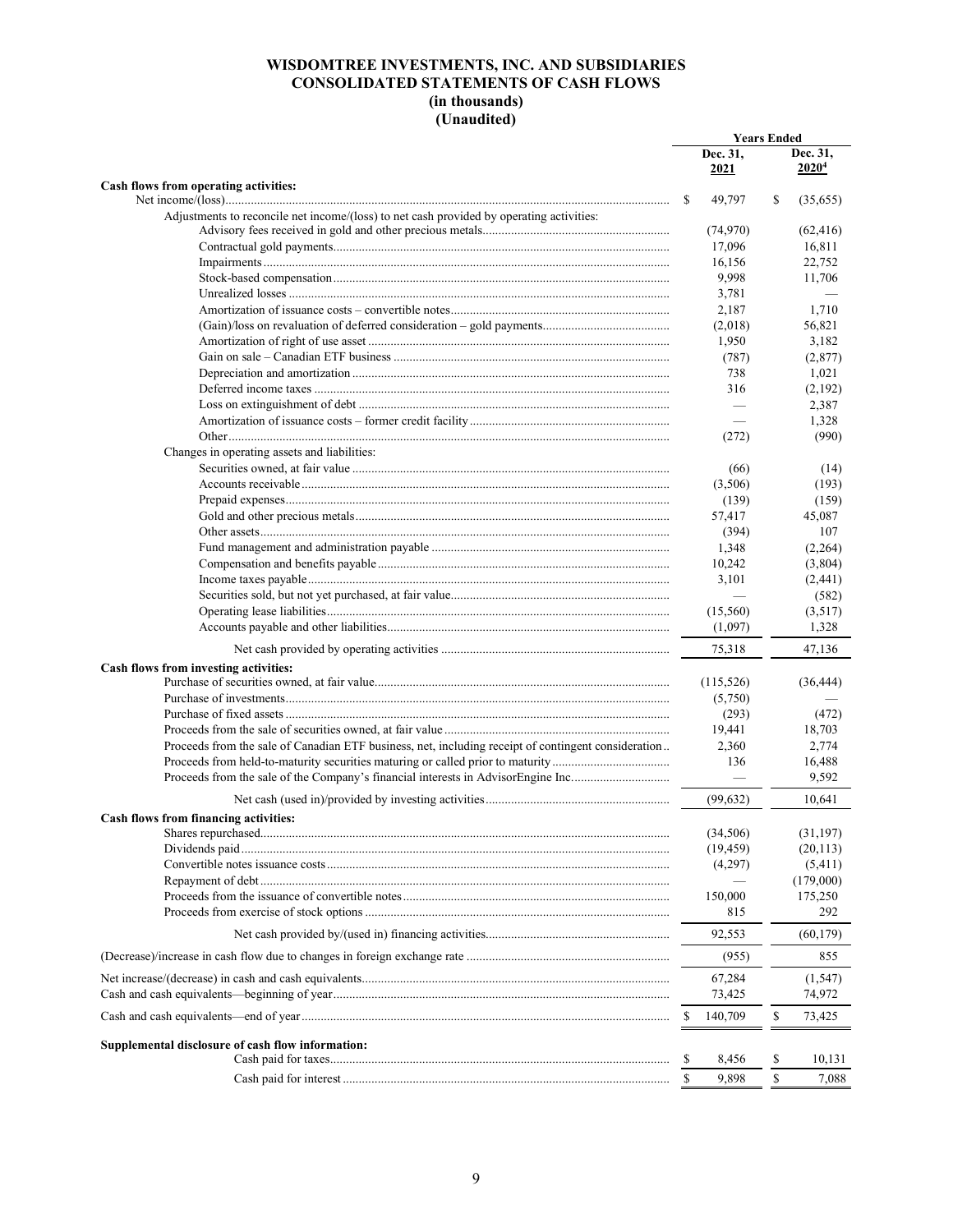#### **Non-GAAP Financial Measurements**

In an effort to provide additional information regarding our results as determined by GAAP, we also disclose certain non-GAAP information which we believe provides useful and meaningful information. Our management reviews these non-GAAP financial measurements when evaluating our financial performance and results of operations; therefore, we believe it is useful to provide information with respect to these non-GAAP measurements so as to share this perspective of management. Non-GAAP measurements do not have any standardized meaning, do not replace nor are superior to GAAP financial measurements and are unlikely to be comparable to similar measures presented by other companies. These non-GAAP financial measurements should be considered in the context with our GAAP results. The non-GAAP financial measurements contained in this press release include:

- *Adjusted income before income taxes, income tax expense, net income and diluted earnings per share.* We disclose adjusted income before income taxes, income tax expense, net income and diluted earnings per share as non-GAAP financial measurements in order to report our results exclusive of items that are non-recurring or not core to our operating business. We believe presenting these non-GAAP financial measures provides investors with a consistent way to analyze our performance. These non-GAAP financial measures exclude the following:
	- *Unrealized gains or losses on the revaluation of deferred consideration*: Deferred consideration is an obligation we assumed in connection with the ETFS acquisition that is carried at fair value. This item represents the present value of an obligation to pay fixed ounces of gold into perpetuity and is measured using forward-looking gold prices. Changes in the forward-looking price of gold and changes in the discount rate used to compute the present value of the annual payment obligations may have a material impact on the carrying value of the deferred consideration and our reported financial results. We exclude this item when calculating our non-GAAP financial measurements as it is not core to our operating business. The item is not adjusted for income taxes as the obligation was assumed by a wholly-owned subsidiary of ours that is based in Jersey, a jurisdiction where we are subject to a zero percent tax rate.
	- *Gains or losses on securities owned*: We account for our securities owned as trading securities which requires these instruments to be measured at fair value with gains and losses reported in net income. In the third quarter of 2021, we began excluding these items when calculating our non-GAAP financial measurements as these securities have become a more meaningful percentage of total assets and the gains and losses introduce volatility in earnings and are not core to our operating business.
- *Tax shortfalls and windfalls upon vesting and exercise of stock-based compensation awards*: GAAP requires the recognition of tax windfalls and shortfalls within income tax expense. These items arise upon the vesting and exercise of stock-based compensation awards and the magnitude is directly correlated to the number of awards vesting/exercised as well as the difference between the price of our stock on the date the award was granted and the date the award vested or was exercised. We exclude these items when calculating our non-GAAP financial measurements as they introduce volatility in earnings and are not core to our operating business.
- *Other items*: Remeasurement of contingent consideration payable to us from the sale of our Canadian ETF business, unrealized gains recognized on our investment in Securrency, impairment charges, interest expense from the amortization of discount arising from the bifurcation of the conversion option embedded in the convertible notes (prior to January 1, 2021, the effective date of Accounting Standards Update 2020-06, *Debt – Debt with Conversion and Other Options, Cash Conversion)*, a loss on extinguishment of debt, the release of a deferred tax asset valuation allowance recognized on interest carryforwards arising from our debt previously outstanding in the United Kingdom and disposition-related costs are excluded when calculating our non-GAAP financial measurements.
- *Adjusted effective income tax rate*. We disclose our adjusted effective income tax rate as a non-GAAP financial measurement in order to report our effective income tax rate exclusive of items that are non-recurring or not core to our operating business. We believe reporting our adjusted effective income tax rate provides investors with a consistent way to analyze our income taxes. Our adjusted effective income tax rate is calculated by dividing adjusted income tax expense by adjusted income before income taxes. See above for information regarding the items that are excluded.
- *Gross margin and gross margin percentage*. We disclose our gross margin and gross margin percentage as non-GAAP financial measurements because we believe they provide investors with a consistent way to analyze the amount we retain after paying thirdparty service providers to operate our ETPs. These measures also assist us in analyzing the profitability of our products. We define gross margin as total operating revenues less fund management and administration expenses. Gross margin percentage is calculated as gross margin divided by total operating revenues.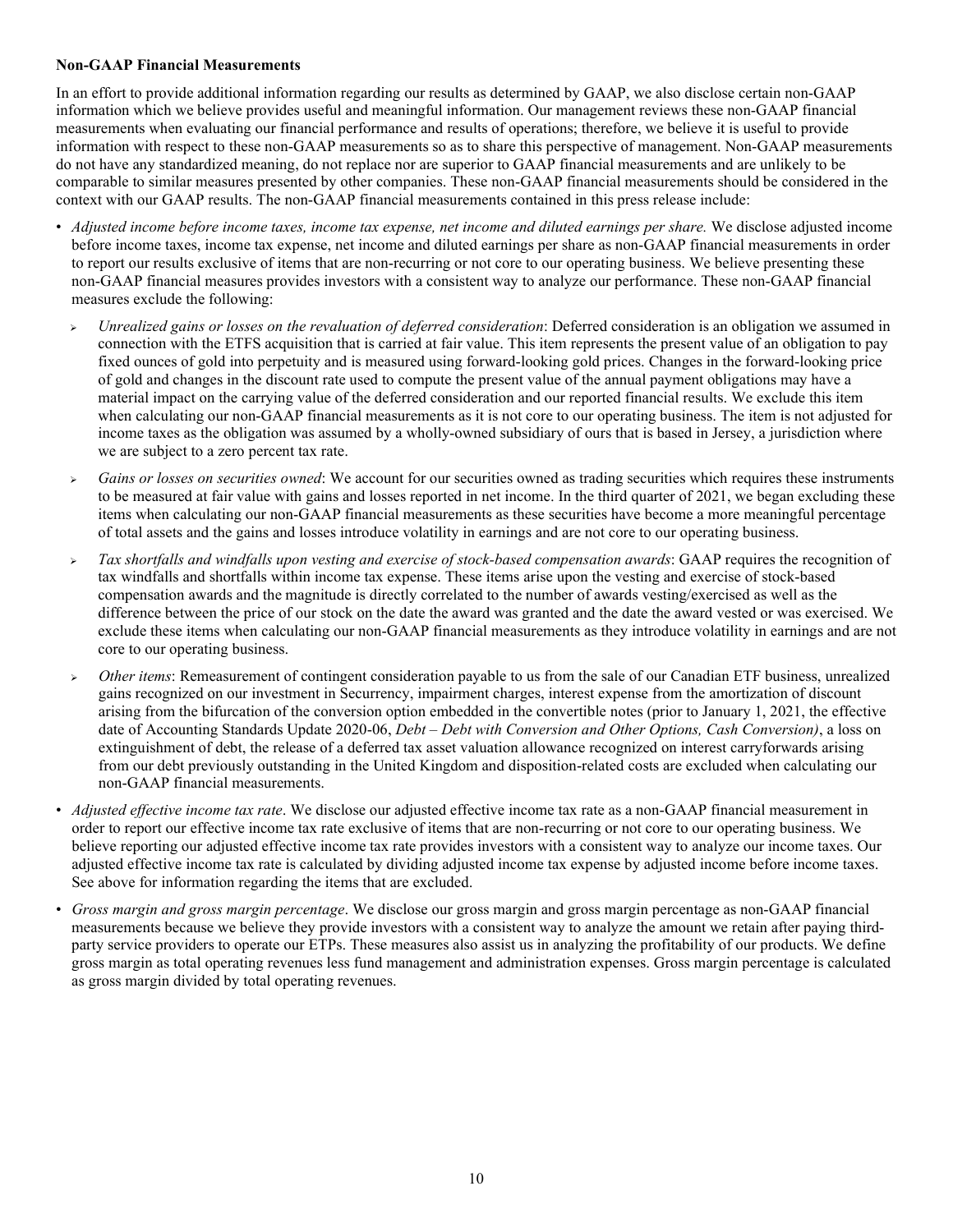# **WISDOMTREE INVESTMENTS, INC. AND SUBSIDIARIES**

#### **GAAP to NON-GAAP RECONCILIATION (CONSOLIDATED) (in thousands) (Unaudited)**

|                                                              | <b>Three Months Ended</b> |    |                   |               |                         |    |                  |                         |  |  |  |
|--------------------------------------------------------------|---------------------------|----|-------------------|---------------|-------------------------|----|------------------|-------------------------|--|--|--|
| <b>Adjusted Net Income and Diluted Earnings per Share:</b>   | Dec. 31,<br>2021          |    | Sept. 30,<br>2021 |               | <b>June 30,</b><br>2021 |    | Mar. 31,<br>2021 | Dec. 31,<br><b>2020</b> |  |  |  |
|                                                              | 11,187                    | S. | 5,833             | S.            | 17,630                  | S. | 15,147           | (13, 497)               |  |  |  |
| Add back/Deduct: Loss/(gain) on revaluation of deferred      |                           |    |                   |               |                         |    |                  |                         |  |  |  |
|                                                              | 3,048                     |    | (1,737)           |               | (497)                   |    | (2,832)          | 22,385                  |  |  |  |
| Add back: Losses on securities owned, net of income taxes    | 1,501                     |    | 1,006             |               |                         |    |                  |                         |  |  |  |
| Add back: Impairments, net of income taxes (where            |                           |    |                   |               |                         |    |                  |                         |  |  |  |
|                                                              |                           |    | 12,002            |               |                         |    | 245              |                         |  |  |  |
| Deduct: Remeasurement of contingent consideration – sale of  |                           |    |                   |               |                         |    |                  |                         |  |  |  |
|                                                              |                           |    | (787)             |               |                         |    |                  |                         |  |  |  |
| Deduct/Add back: Tax (windfalls)/shortfalls upon vesting and |                           |    |                   |               |                         |    |                  |                         |  |  |  |
|                                                              |                           |    |                   |               | (233)                   |    | 123              | 21                      |  |  |  |
| Deduct: Unrealized gain recognized on investment in          |                           |    |                   |               |                         |    |                  |                         |  |  |  |
|                                                              |                           |    |                   |               | (105)                   |    | (179)            |                         |  |  |  |
| Add back: Interest expense from the amortization of discount |                           |    |                   |               |                         |    |                  |                         |  |  |  |
| arising from the bifurcation of the conversion option        |                           |    |                   |               |                         |    |                  |                         |  |  |  |
| embedded in the convertible notes, net of income taxes       |                           |    |                   |               |                         |    |                  | 314                     |  |  |  |
|                                                              |                           |    |                   |               |                         |    |                  |                         |  |  |  |
|                                                              | 15,736                    | S. | 16,317            | <sup>\$</sup> | 16,795                  | \$ | 12,504           | \$<br>9,223             |  |  |  |
|                                                              | 159,826                   |    | 159,213           |               | 164,855                 |    | 161,831          | 161,138                 |  |  |  |
|                                                              | 0.10                      |    | 0.10              | S             | 0.10                    | \$ | 0.08             | 0.06<br>\$              |  |  |  |

|                                                  | <b>Three Months Ended</b> |                                   |           |    |                         |              |                  |                  |  |  |  |
|--------------------------------------------------|---------------------------|-----------------------------------|-----------|----|-------------------------|--------------|------------------|------------------|--|--|--|
| <b>Gross Margin and Gross Margin Percentage:</b> | Dec. 31,<br>2021          | <b>Sept. 30,</b><br><u> 2021 </u> |           |    | <b>June 30.</b><br>2021 |              | Mar. 31,<br>2021 | Dec. 31,<br>2020 |  |  |  |
|                                                  | 79.175                    |                                   | 78.112    | -S | 75.775                  | <sup>S</sup> | 71.256           | \$ 65,651        |  |  |  |
|                                                  | (15, 417)                 |                                   | (15, 181) |    | (14, 367)               |              | (13,947)         | (14, 942)        |  |  |  |
|                                                  | 63,758                    |                                   | 62.931    | S. | 61.408                  |              | 57,309           | \$50,709         |  |  |  |
|                                                  | 80.5%                     |                                   | 80.6%     |    | 81.0%                   |              | 80.4%            | 77.2%            |  |  |  |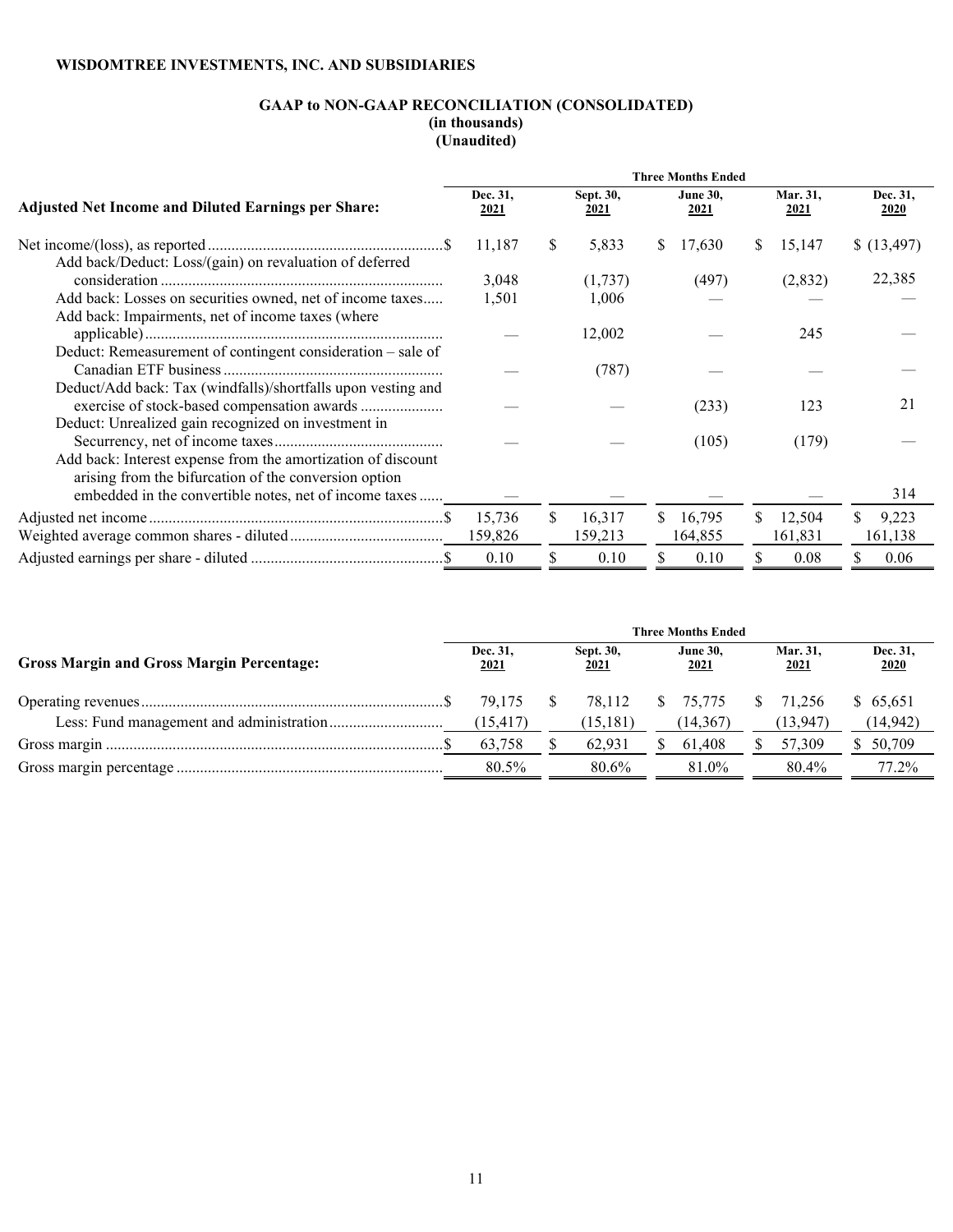|                                                              | <b>Three Months Ended</b> |  |                   |  |                         |    |                  |   |                         |  |  |
|--------------------------------------------------------------|---------------------------|--|-------------------|--|-------------------------|----|------------------|---|-------------------------|--|--|
| <b>Adjusted Income Before Income Taxes:</b>                  | Dec. 31,<br>2021          |  | Sept. 30,<br>2021 |  | <b>June 30,</b><br>2021 |    | Mar. 31,<br>2021 |   | Dec. 31,<br><b>2020</b> |  |  |
|                                                              | 15,271                    |  | 6,333             |  | 21,889                  | S. | 13,178           | S | (11,297)                |  |  |
| Add back/ Deduct: Loss/(gain) on revaluation of deferred     |                           |  |                   |  |                         |    |                  |   |                         |  |  |
|                                                              | 3,048                     |  | (1,737)           |  | (497)                   |    | (2,832)          |   | 22,385                  |  |  |
| Add back: Losses on securities owned, before income taxes    | 1,649                     |  | 1,329             |  |                         |    |                  |   |                         |  |  |
|                                                              |                           |  | 15,853            |  |                         |    | 303              |   |                         |  |  |
| Deduct: Remeasurement of contingent consideration – sale of  |                           |  |                   |  |                         |    |                  |   |                         |  |  |
|                                                              |                           |  | (787)             |  |                         |    |                  |   |                         |  |  |
| Deduct: Unrealized gain recognized on investment in          |                           |  |                   |  |                         |    |                  |   |                         |  |  |
|                                                              |                           |  |                   |  | (139)                   |    | (237)            |   |                         |  |  |
| Add back: Loss recognized upon reduction of a tax-related    |                           |  |                   |  |                         |    |                  |   |                         |  |  |
|                                                              |                           |  |                   |  |                         |    | 5,171            |   |                         |  |  |
| Add back: Interest expense from the amortization of discount |                           |  |                   |  |                         |    |                  |   |                         |  |  |
| arising from the bifurcation of the conversion option        |                           |  |                   |  |                         |    |                  |   |                         |  |  |
| embedded in the convertible notes, before income taxes       |                           |  |                   |  |                         |    |                  |   | 416                     |  |  |
|                                                              | 19,968                    |  | 20.991            |  | 21.253                  |    | 15,583           |   | 11,504                  |  |  |

|                                                                               | <b>Three Months Ended</b> |                   |        |    |                         |                 |                  |  |  |  |  |  |
|-------------------------------------------------------------------------------|---------------------------|-------------------|--------|----|-------------------------|-----------------|------------------|--|--|--|--|--|
| <b>Adjusted Income Tax Expense and Adjusted Effective Income</b><br>Tax Rate: | Dec. 31,<br>2021          | Sept. 30,<br>2021 |        |    | <b>June 30,</b><br>2021 | Mar 31,<br>2021 | Dec. 31,<br>2020 |  |  |  |  |  |
|                                                                               | 19,968                    |                   | 20,991 |    | \$21,253                | \$15,583        | \$11,504         |  |  |  |  |  |
|                                                                               | 4,084                     | S                 | 500    | S. | 4,259                   | (1,969)         | 2,200<br>S.      |  |  |  |  |  |
| Add back: Tax benefit arising from impairments                                |                           |                   | 3,851  |    |                         | 58              |                  |  |  |  |  |  |
| Add back: Tax benefit arising from losses on securities owned.                | 148                       |                   | 323    |    |                         |                 |                  |  |  |  |  |  |
| Add back/(Deduct): Tax windfalls/(shortfalls) upon vesting                    |                           |                   |        |    |                         |                 |                  |  |  |  |  |  |
| and exercise of stock-based compensation awards                               |                           |                   |        |    | 233                     | (123)           | (21)             |  |  |  |  |  |
| Deduct: Tax expense on unrealized gain recognized on                          |                           |                   |        |    |                         |                 |                  |  |  |  |  |  |
|                                                                               |                           |                   |        |    | (34)                    | (58)            |                  |  |  |  |  |  |
| Add back: Tax benefit arising from reduction of a tax-related                 |                           |                   |        |    |                         |                 |                  |  |  |  |  |  |
|                                                                               |                           |                   |        |    |                         | 5,171           |                  |  |  |  |  |  |
| Add back: Tax benefit arising from the amortization of                        |                           |                   |        |    |                         |                 |                  |  |  |  |  |  |
| discount associated with the bifurcation of the conversion                    |                           |                   |        |    |                         |                 |                  |  |  |  |  |  |
|                                                                               |                           |                   |        |    |                         |                 | 102              |  |  |  |  |  |
|                                                                               | 4,232                     | \$                | 4,674  | \$ | 4,458                   | 3,079<br>S      | 2,281            |  |  |  |  |  |
|                                                                               | 21.2%                     |                   | 22.3%  |    | 21.0%                   | 19.8%           | 19.8%            |  |  |  |  |  |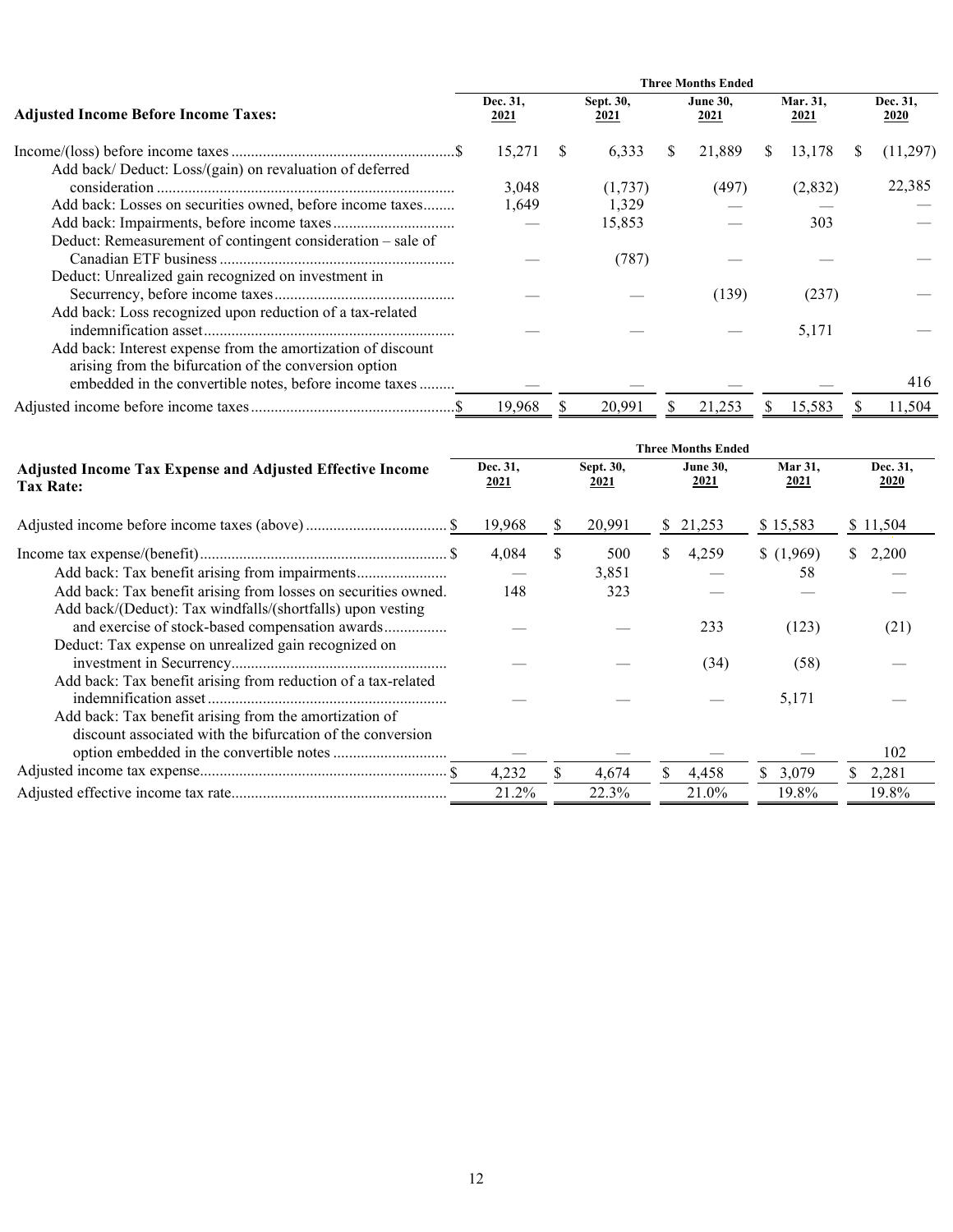# **Cautionary Statement Regarding Forward-Looking Statements**

This press release contains forward-looking statements that are based on our management's beliefs and assumptions and on information currently available to our management. Although we believe that the expectations reflected in these forward-looking statements are reasonable, these statements relate to future events or our future financial performance, and involve known and unknown risks, uncertainties and other factors that may cause our actual results, levels of activity, performance or achievements to be materially different from any future results, levels of activity, performance or achievements expressed or implied by these forwardlooking statements. In some cases, you can identify forward-looking statements by terminology such as "may," "will," "should," "expects," "intends," "plans," "anticipates," "believes," "estimates," "predicts," "potential," "continue" or the negative of these terms or other comparable terminology. These statements are only predictions. You should not place undue reliance on forward-looking statements because they involve known and unknown risks, uncertainties and other factors, which are, in some cases, beyond our control and which could materially affect results. Factors that may cause actual results to differ materially from current expectations include, among other things, the risks described below. If one or more of these or other risks or uncertainties occur, or if our underlying assumptions prove to be incorrect, actual events or results may vary significantly from those implied or projected by the forward-looking statements. No forward-looking statement is a guarantee of future performance. You should read this press release completely and with the understanding that our actual future results may be materially different from any future results expressed or implied by these forward-looking statements.

In particular, forward-looking statements in this press release may include statements about

- the ultimate duration of the COVID-19 pandemic and its short-term and long-term impact on our business and the global economy;
- anticipated trends, conditions and investor sentiment in the global markets and ETPs;
- anticipated levels of inflows into and outflows out of our ETPs;
- our ability to deliver favorable rates of return to investors;
- competition in our business;
- whether we will experience future growth;
- our ability to develop new products and services;
- our ability to maintain current vendors or find new vendors to provide services to us at favorable costs;
- our ability to successfully implement our digital assets strategy, including WisdomTree Prime, and achieve its objectives;
- our ability to successfully operate and expand our business in non-U.S. markets; and
- the effect of laws and regulations that apply to our business.

Our business is subject to many risks and uncertainties, including without limitation:

- adverse market developments arising from the COVID-19 pandemic could negatively impact our assets under management, resulting in a decline in our revenues and other potential operational challenges;
- declining prices of securities, gold and other precious metals and other commodities can adversely affect our business by reducing the market value of the assets we manage or causing WisdomTree ETP investors to sell their fund shares and trigger redemptions;
- fluctuations in the amount and mix of our AUM, whether caused by disruptions in the financial markets or otherwise, including but not limited to a pandemic event such as COVID-19, may negatively impact revenues and operating margins, and may impede our ability to refinance our debt upon maturity or, increase the cost of borrowing upon a refinancing;
- competitive pressures could reduce revenues and profit margins;
- we derive a substantial portion of our revenues from a limited number of products, and as a result, our operating results are particularly exposed to investor sentiment toward investing in the products' strategies and our ability to maintain the AUM of these products, as well as the performance of these products and market-specific and political and economic risk;
- a significant portion of our AUM is held in products with exposure to U.S. and international developed markets and we therefore have exposure to domestic and foreign market conditions and are subject to currency exchange rate risks;
- withdrawals or broad changes in investments in our ETPs by investors with significant positions may negatively impact revenues and operating margins;
- over the last few years, we have expanded our business internationally. This expansion subjects us to increased operational, regulatory, financial and other risks;
- many of our ETPs have a limited track record, and poor investment performance could cause our revenues to decline;
- we depend on third parties to provide many critical services to operate our business and our ETPs. The failure of key vendors to adequately provide such services could materially affect our operating business and harm WisdomTree ETP investors; and
- actions of activist stockholders against us could be disruptive and costly and may cause uncertainty about the strategic direction of our business.

Other factors, such as general economic conditions, including currency exchange rate fluctuations, also may have an effect on the results of our operations. For a more complete description of the risks noted above and other risks that could cause our actual results to differ from our current expectations, see "Risk Factors" in our Annual Report on Form 10-K for the year ended December 31, 2020 and our Quarterly Reports on Form 10-Q for the quarters ended June 30, 2021 and September 30, 2021.